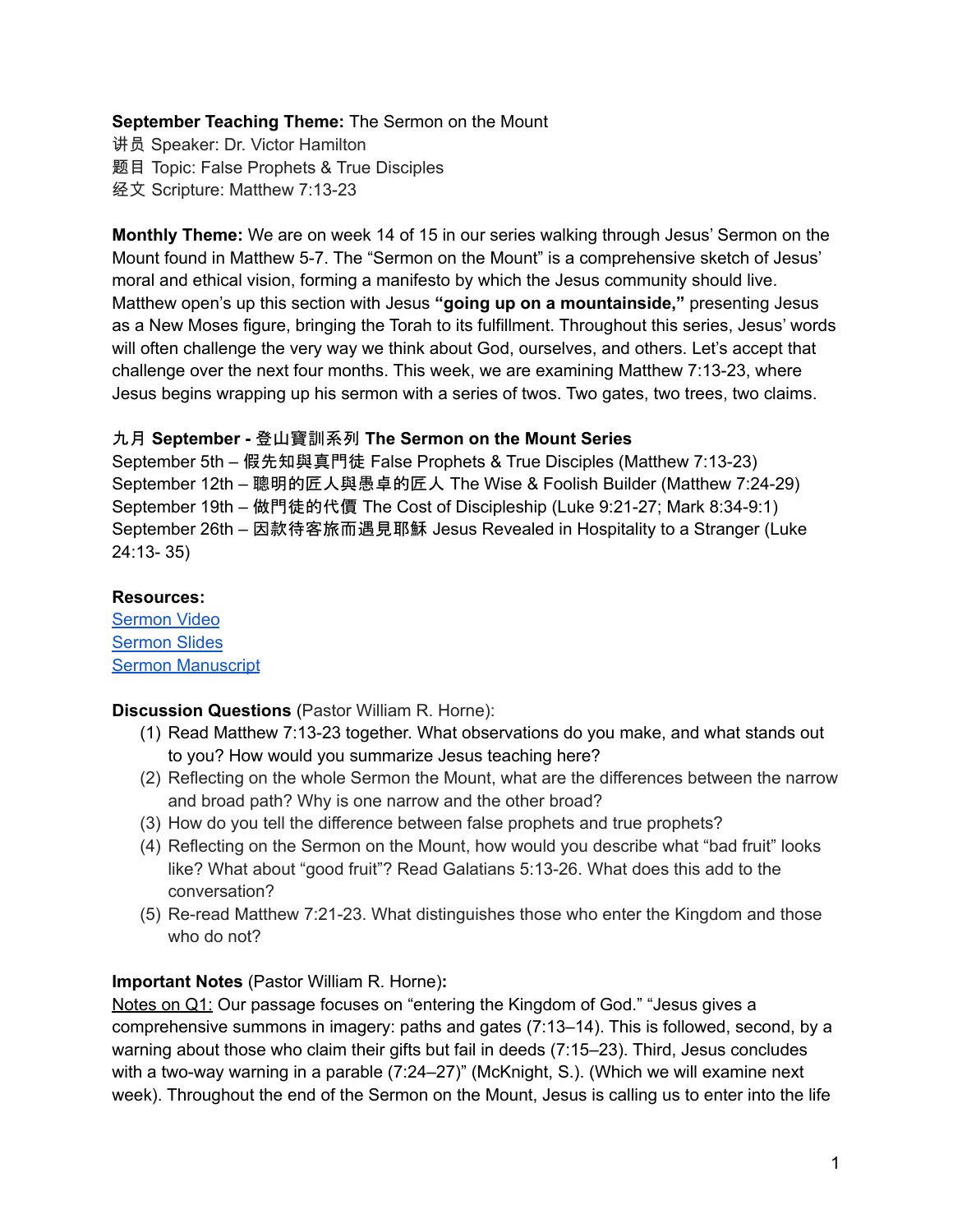of the Kingdom now. We have to make a decision about how to respond to Jesus and his teachings.

Notes on Q2: In the most basic sense, the narrow gate/path is narrow because few will enter it, while the broad path is wide because many will take it. The narrow gate is the gate to the Kingdom of God, where true life is found, while the wide gate does not enter the Kingdom of God, thus results in destruction (in the sense that true life is never found). The narrow path is found in following Jesus which entails both relationships with Jesus and the continued effort to live out his ethical vision found in Matthew 5-7. The relationship and the walking a transformed life cannot be separated. John 10:9 describes Jesus himself as "the gate" and whoever "enters through me will be saved."

This gate however is "narrow" because of the demand of discipleship and Jesus' ethical vision. "The gate is narrow because it requires a person to turn from sin to follow Jesus, to do the will of God *as taught by Jesus.* It is narrow because it is the surpassing righteousness of 5:17–48, the deeper righteousness of 6:1–18, the single-minded righteousness of 6:19–34, and the wise way of life as seen in 7:1–11. In essence, the narrow gate is to follow Jesus by learning to live by the Jesus Creed and the Golden Rule (7:12)." (McKnight, S.) Throw on top of this the persecution of the time and you can understand why so many choose not to walk it, despite it leading to true life. The wide path is filled with everyone else, doing what everyone else is doing. It is easy to walk, which is why many of us want to simply do "what everyone else is doing."

Jesus uses such strong rhetoric of "only two options" to help us feel the gravity and weight of the decision before us. Will we follow Jesus and his teachings or will we walk the wide path with everyone else? Yes, one path is much harder - but it leads to true life. Our choices matter because it determines who enters the Kingdom or not. However, **Jesus isn't simply calling us to live a "better moral life," but he is inviting us into a transforming relationship with him, where the grace to walk the narrow path is unleashed. And under the transforming power of Jesus, we can live the Kingdom life now, giving people a taste of how the world will be when King Jesus returns.**

Notes on Q3: Jesus warns us to "watch out for false prophets," thus we must be able to practice discernment to distinguish between the false and the true. Prophets are absolutely needed as they "speak on behalf of God" and proclaim hard truths that the community needs to hear. This need is also what makes false prophets so dangerous, as they proclaim to speak on behalf of God, but really seek destruction. Jesus makes clear that discernment between the two is not an easy process as the false prophets look like "sheep," but are really "wolves" who want to destroy you. 1 John 4:1 tells us, "Dear friends, do not believe every spirit, but **test the spirits** to see whether they are from God because *many* false prophets have gone out into the world." Jesus tells us the test is found in examining their "fruit." The type of "fruit" they bear will show you what type of "tree" they are. "In other words, the false prophet is the gifted leader who does not do the will of God in the ordinary elements of life." (McKnight, S.)

Notes on Q4: If we are going to practice discernment between true and false prophets (or truth and lies, in general), we need to know how to distinguish "fruit." This is key because many people define "good fruit" by the world's standards of success. So this line of logic looks at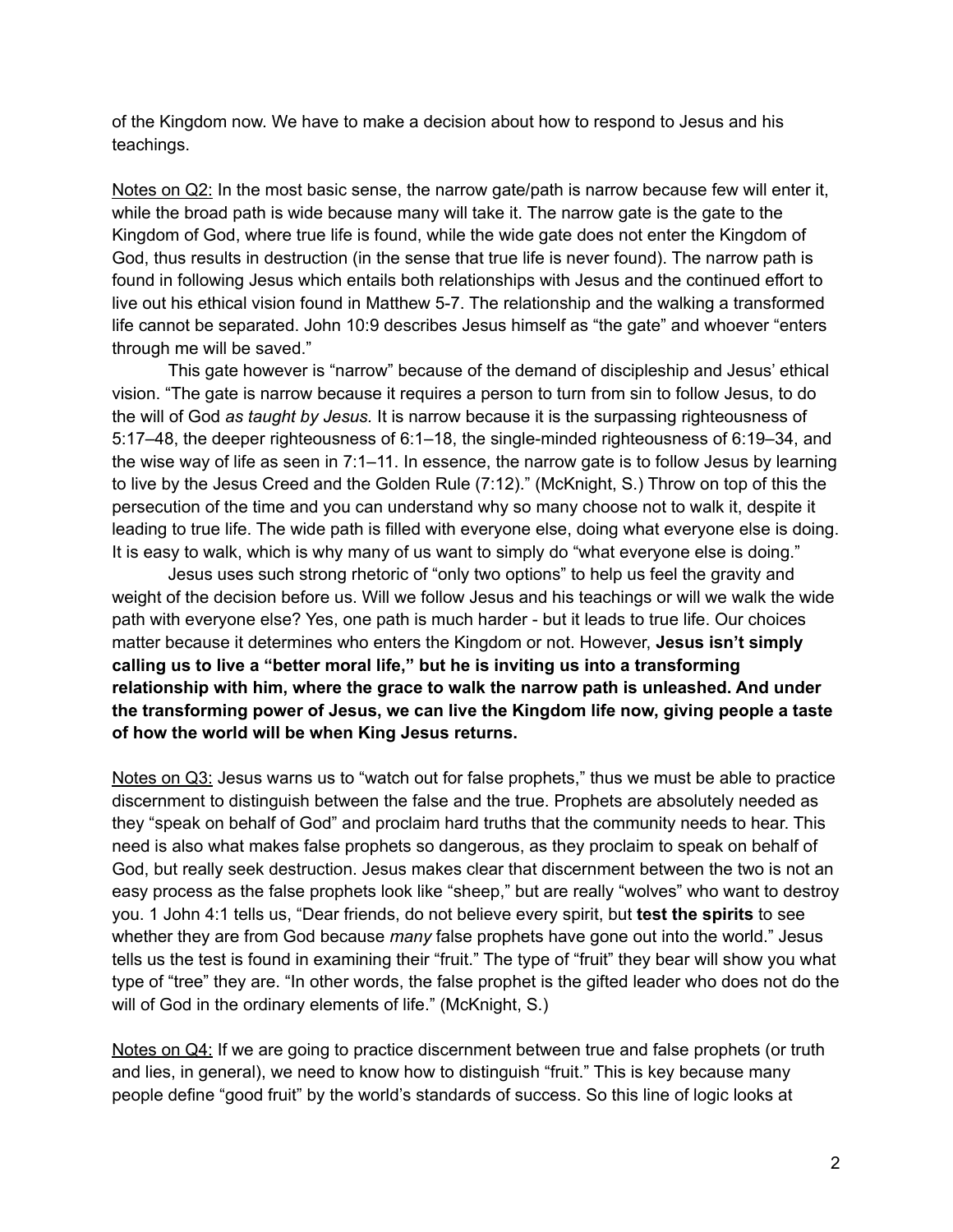things like "attendance numbers," "material wealth," "power and influence," as good fruit, when it might not be. This has become abundantly clear in the area of megachurches growing under charismatic leaders who ended up, in the long run, hurting more people, as their character didn't match their influence. We looked at the wrong fruit and people were destroyed in their path. Good fruit must be defined by Jesus' Kingdom vision found in Matthew 5-7. Are they living out the vision painted by Jesus? More succinctly we can look at Paul's summary of "good fruit" and "bad fruit" found in Galatians 5.

"You, my brothers and sisters, were called to be free. But do not use your freedom to indulge the flesh; rather, serve one another humbly in love. For the entire law is fulfilled in keeping this one command: "Love your neighbor as yourself." If you **bite** and devour each other, watch out or you will be destroyed by each other. So I say, walk by the Spirit, and you will not gratify the desires of the flesh. For the flesh desires what is contrary to the Spirit, and the Spirit what is contrary to the flesh. They are in conflict with each other so that you are not to do whatever you want. But if you are led by the Spirit, you are not under the law. The acts of the flesh are obvious: sexual immorality, impurity and debauchery; idolatry and witchcraft; hatred, discord, jealousy, fits of rage, selfish ambition, dissensions, factions and envy; drunkenness, orgies, and the like. I warn you, as I did before, that those who live like this will not inherit the kingdom of God. But the fruit of the Spirit is love, joy, peace, forbearance, kindness, goodness, faithfulness, gentleness and self-control. Against such things, there is no law. Those who belong to Christ Jesus have crucified the flesh with its passions and desires. Since we live by the Spirit, let us keep in step with the Spirit. Let us not

become conceited, provoking and envying each other.

Notes on Q5: Those who enter the Kingdom of God do "the will of my Father who is in heaven," while those who do not deceive themselves into thinking they were/are kingdom people because of the good work and gifts they have performed. Great works are not required for entering the Kingdom (even great good works), but doing God's will. Here, Jesus describes the deceived people as even being affiliated with Jesus as they did all these good works "in his name." Yet, he did not know them. This should drive us as Christians to serious self-reflection.

The key to this passage is "knowing Jesus," and through being in a relationship with Jesus, "doing the will of the Father." Jesus simplifies the "Father's will" multiple times to "loving God and loving others," which helps clue us in that the deceived and false prophets likely fail at this basic, yet profound call found in the Jesus Creed/Greatest Commandment (Matthew 22:36-40), and the Golden Rule (Matthew 7:12).

**Sermon Summary** (Elder Yin): 假先知和真门徒

#### Dr Hamilton 9/5/21

太7:13-23; "「你们要进窄门。因为引到灭亡,那门是宽的,路是大的,进去的人也多; 引到永生,那门是窄的, 路是小的,找着的人也少。」 「你们要防备假先知。他们到你们这里来,外面披着羊皮,里面却是残暴的狼。 凭着 他们的果子,就可以认出他们来。荆棘上岂能摘葡萄呢?蒺藜里岂能摘无花果呢? 这样,凡好树都结好果子,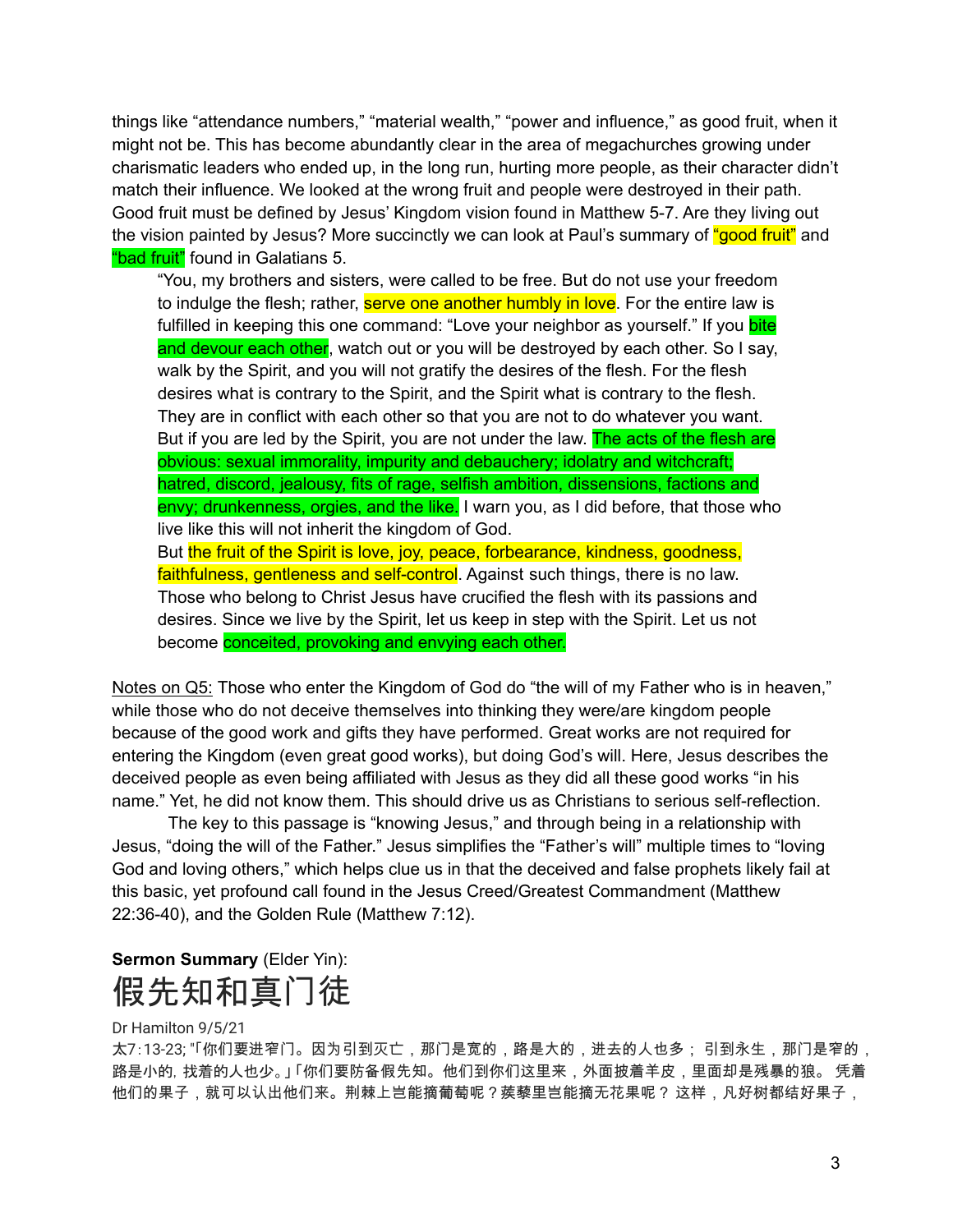惟独坏树结坏果子。 好树不能结坏果子;坏树不能结好果子。 所以,凭着他们的果子就可以认出他们来。」 「凡 称呼我『主啊,主啊』的人不能都进天国;惟独遵行我天父旨意的人才能进去。 当那日必有许多人对我说:『主啊, 主啊,我们不是奉你的名传道,奉你的名赶鬼,奉你的名行许多异能吗?』 我就明明地告诉他们说:『我从来不 认识你们,你们这些作恶的人,离开我去吧!』」" 马太福音 7:13-18, 20-23 CUNPSS-神

https://bible.com/bible/48/mat.7.13-23.CUNPSS-神

13-14: "「你们要进窄门。因为引到灭亡,那门是宽的,路是大的,进去的人也多; 引到永生,那门是窄的,路是 小的,找着的人也少。|"这二节強烈的对比,宽门和窄门,容易进和不易进,很多人进和很少人进,宽门进入灭 亡和窄门得永生。

15-20:"「你们要防备假先知。他们到你们这里来,外面披着羊皮,里面却是残暴的狼。 凭着他们的果子,就可以 认出他们来。荆棘上岂能摘葡萄呢?蒺藜里岂能摘无花果呢? 这样,凡好树都结好果子,惟独坏树结坏果子。 好树不能结坏果子;坏树不能结好果子。 所以,凭着他们的果子就可以认出他们来。」" 闸述假先知。外面披着羊皮,里面却是残暴的狼。

21-23:"「凡称呼我『主啊,主啊』的人不能都进天国;惟独遵行我天父旨意的人才能进去。 当那日必有许多人对 我说:『主啊,主啊,我们不是奉你的名传道,奉你的名赶鬼,奉你的名行许多异能吗?』 我就明明地告诉他们 说:『我从来不认识你们,你们这些作恶的人,离开我去吧!』」"

7次用永不,在约翰。常以鼓励的形式。这是唯一用在负面的地方。假先知要使宽门更有吸引力。假先知被称恶 者

耶稣闸述要那些做了很多好事的人离开自己。假先知用一些外表好的现象来迷惑人

防备假先知。要我们小心谨慎。

太20:23-24,"「你们这假冒为善的文士和法利赛人有祸了!因为你们将薄荷、茴香、芹菜献上十分之一,那律法 上更重的事,就是公义、怜悯、信实,反倒不行了。这更重的是你们当行的;那也是不可不行的。 你们这瞎眼领 路的,蠓虫你们就滤出来,骆驼你们倒吞下去。"

耶稣要我们对假先知要谨慎,要察验。

"亲爱的弟兄啊,一切的灵,你们不可都信,总要试验那些灵是出于 神的不是,因为世上有许多假先知已经出 来了。"

约翰一书 4:1

Luke12:5和非3:2也说同样。 为什么要防备?太24:24,假先知施大神迹。 约一4:1,一切的名不可都信,约翰要察验这灵。许多假先知。 帖前5:20,凡事察验。

耶利米书描述真和假先知的冲突。 旧约中四种人,君王,祭师,士师,先知,领导地位。耶稣唯一提出要防备先知,因为先知是神的代言人。容易欺 骗和利用人。需要察验。危险的是假先知说付合圣经的或是真发生的,真理和谎言混合是很危险的。做先知自 以为是真先知,如何辨别。

辨别力!

凭着他们的果子,就可以认出他们来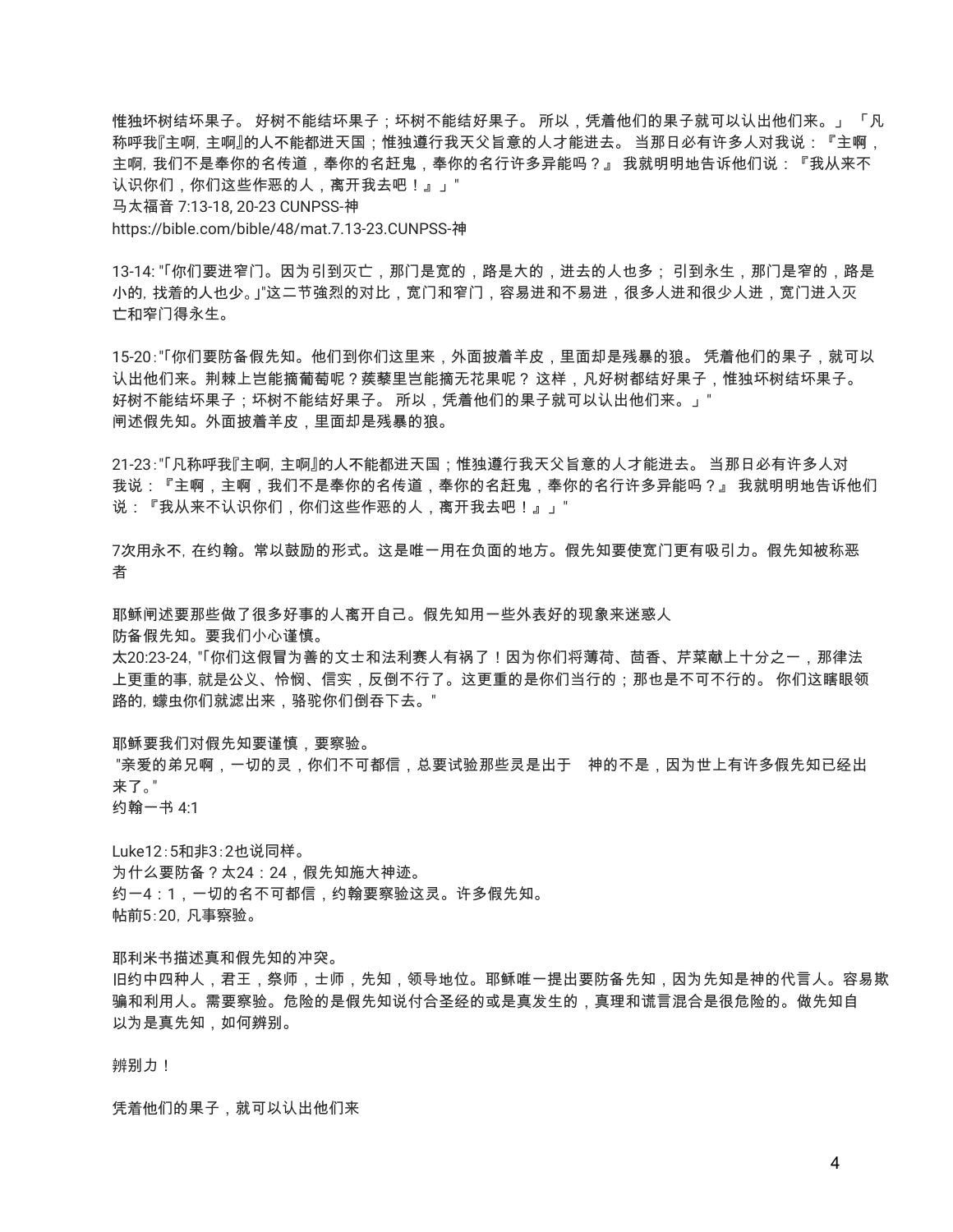根,杆,皮,叶,技 如苹果就不是樱桃树

加5:22-23,"圣灵所结的果子,就是仁爱、喜乐、和平、忍耐、恩慈、良善、信实、 温柔、节制。这样的事没有律 法禁止。"

这可以知道是否真先知。假先知没有结圣圣灵的果子。

没有好行为的的先知是假先知 通永生路宽的 只讲爱不讲十字架 只讲憐悯不讲圣结公义 特别是那些说捐款才能得福的人 不要轻易相信,用脑分析,不是过分是极端。

太7:1,"「你们不要论断人,免得你们被论断。"和太7:15,"「你们要防备假先知。他们到你们这里来,外面披着 羊皮,里面却是残暴的狼。"结合起来分析。按照传道书,万事都有定时,有不论断的时候,也有论断的时候,愿 神赐我们能力来分辨的能力。

False Prophets and True Disciples Matthew 馬太福音7:13-23 Dr Hamilton

Pray for the new season, the extension to the English worship, to follow Your lead in this ministry. Lament for Dr Leung's family. Season of grieve and harvest of life well spent. No more death and tears in your kingdom.

Thanks for Praying for Scott, dr Hamilton's son in law, from recovery of COVID-19 Continue sermons on the mt. Matthew 5-7. More than other 3 gospels, Matthew presented Jesus as teacher. Five teaching units. Mathew 5-7 is first one. Each section ended with Jesus finished saying 3 subsections How 3 subsections fix together Strong contrasts in verses 13-14 -Narrow gate and wide open door -Wide easy gate, narrow hard gate -Many walked through the wide, few the narrow Finally wide gate lead to destruction Narrow to life V.15-20 Jesus instructed you and I to guide false prophets—wolf dress up like sheep whose intention is to destroy you, like wolf consumes sheep V. 21-23 Jesus claimed those who did all marvelous things, (startling) he said away from me, you evil doers! In John, for seven times Jesus said "never"— always good and encouraging John 4 drink my water, never thirst John 11 to Mary & Martha, sisters of Lazarus, to believe in Him, never die Here however "never knew you!!" Suggestion: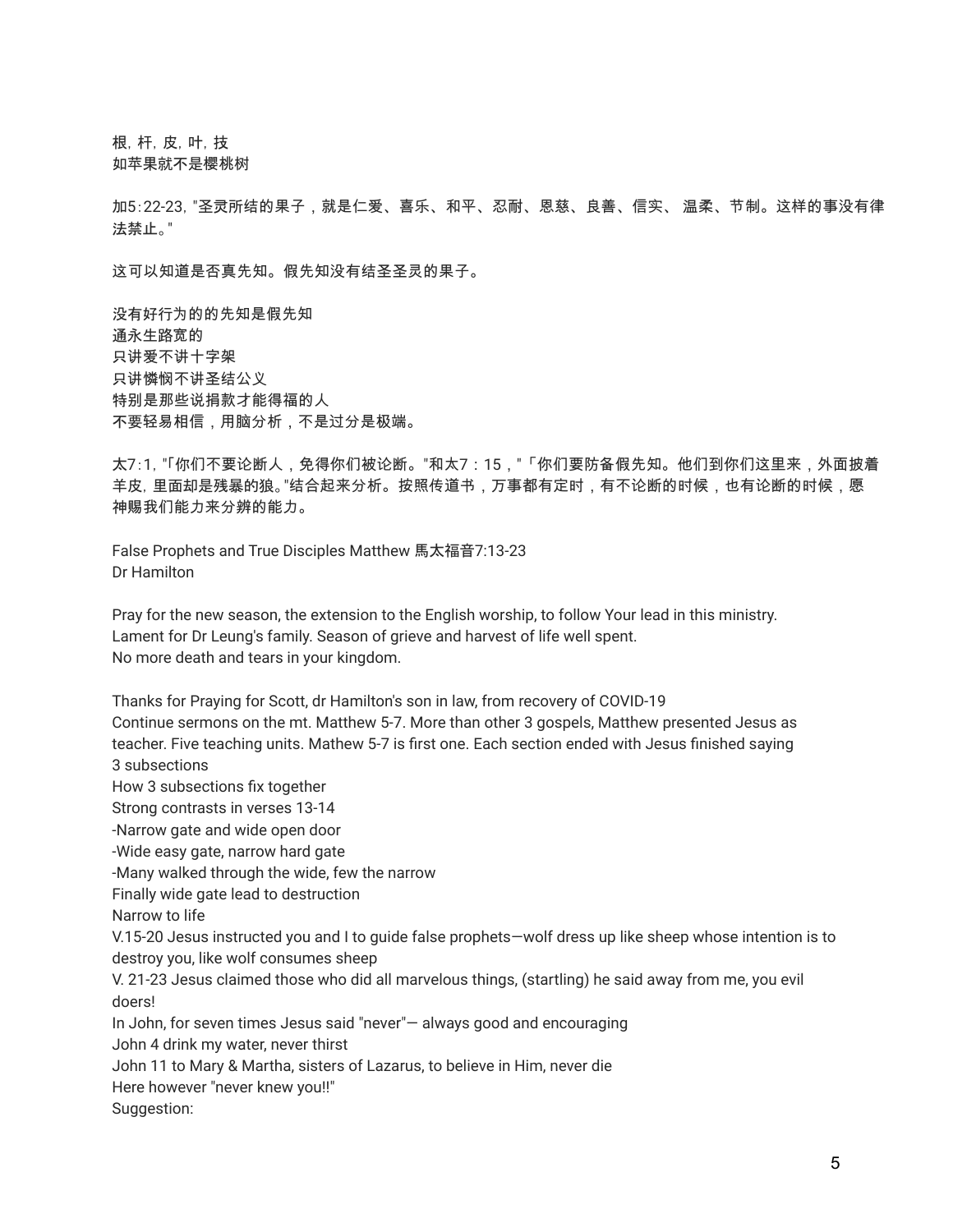The false prophets who made the wide destructive gate more appealing. They gave false prophecy, hoped to be accepted , yet Jesus rejected them V. 15 first mentioned the warning: watch out. Waving a red flag, be alert, on your guard Matthew 24, watch out that no one deceive you 12:38 watch out Luke 12:15 watch out against all kinds of greed Philippians 3:2 watch out for those dogs, doing evil 23:24 false Christ false prophets Will apear, to deceive the very elected by god Two other verses similar to 7:15 1John 4:1 test the spirit to say whether from God. Since there are many false prophets 1 Thessalonians 5:20-21 don't treat prophecy w contempt but test them all Why pick out false prophets to watch out? In old OT, the tension b/w true and false prophets was very true, such as in chapters of Jeremiah True and false Clash Confrontation In OT, 4 groups of people made up the position of leadership Kings Judges Priests Prophets Only said to watch out for false prophets How prophets separate from other 3 leaders? Prophet is someone who speak for God "The word of God came to me, saying... The closest you could get to God says To speak for God God's spokesman God's mouthpiece One thing to make them so dangerous and lethal: some of what they say is true, with words of god, we say Amen to those words! Mix in with whole bunch of truth In OT, they considered themselves true prophets, and Jeremiah false one! Discernment. How to? By their fruit, we will recognize them All tree have five things in common Root Trunk Balks Branches Leaves and needles To distinguish one tree from other is what kind of fruit the tree bears

A tree bears apple is not cherry tree!